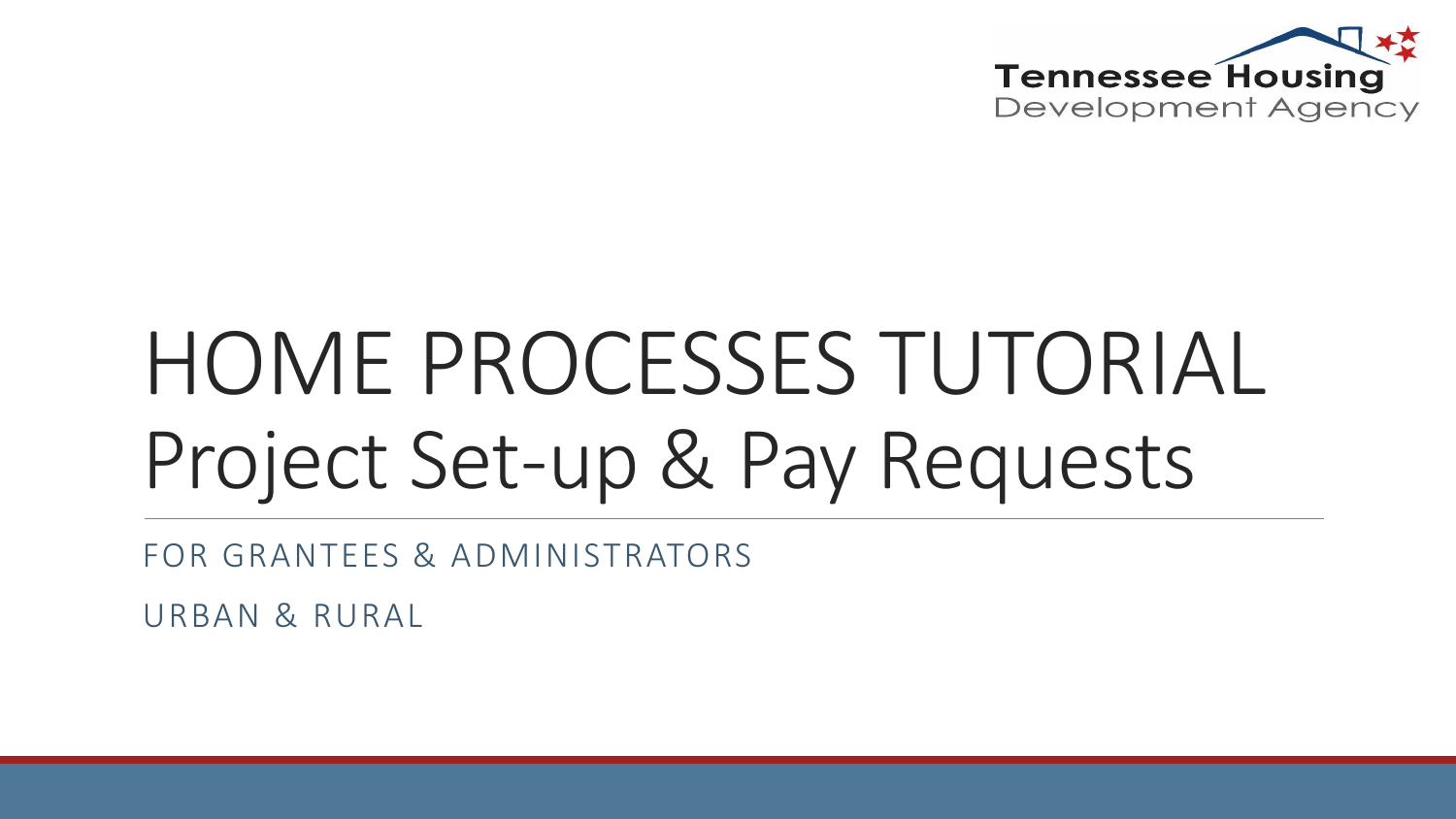

### HOME Start-Up & Environmental Review

#### $\Box$  Documentation needed directly after THDA has awarded HOME funds to Grantee

- Fully Executed Working Agreement between Grantee and THDA
- State of TN Supplier Direct Deposit Authorization Form (SDDA)
- Remittance Advice Form
- W-9
- ERR Completed and Release of Funds

<https://thda.org/business-partners/home-program-forms>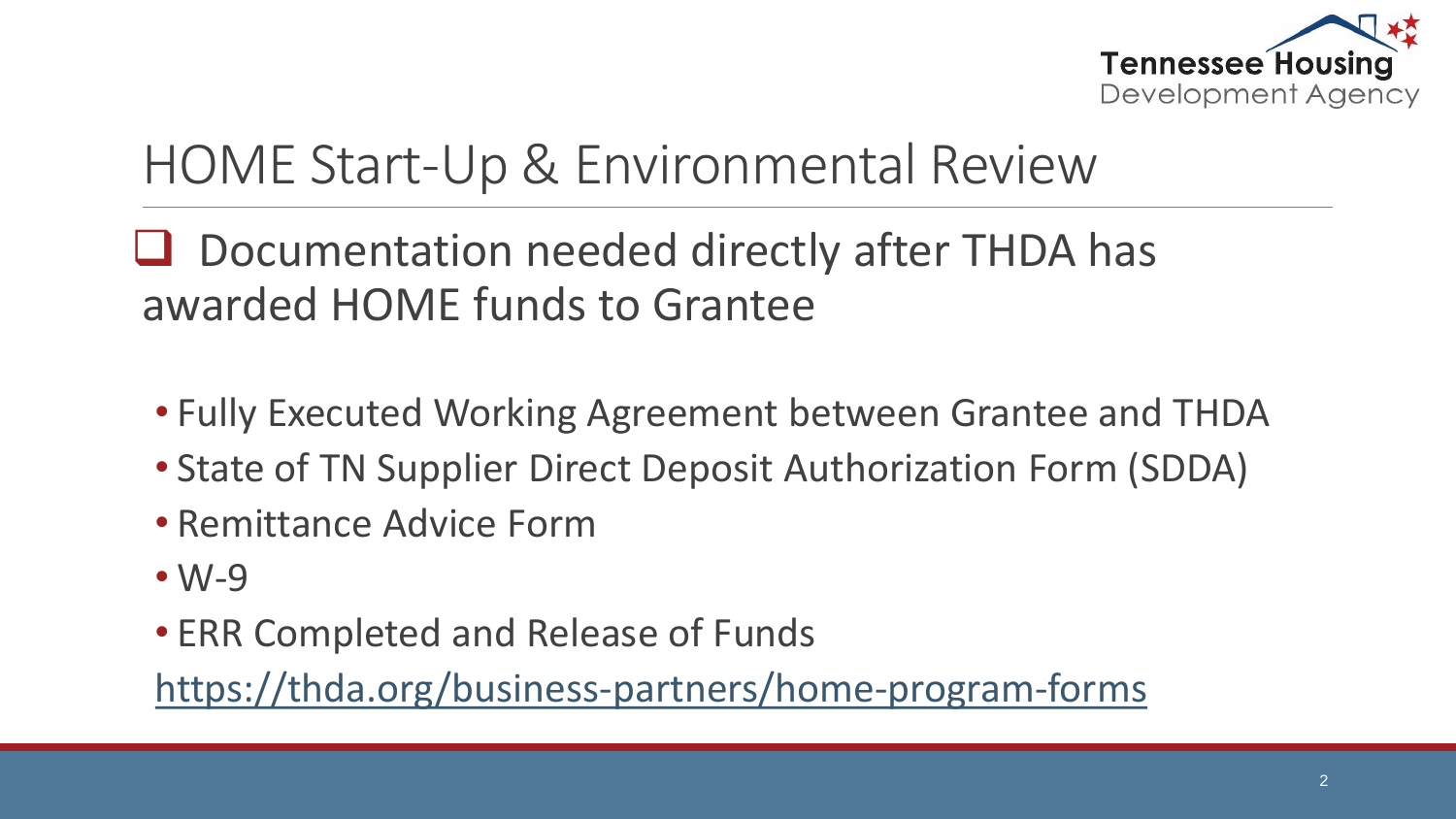

# Project SET-UP

- Prior to set-up the Grantee must have received a THDA Approved Work Write Up and Notice to Proceed
- $\Box$  This documentation must be submitted to your HOME Specialist PRIOR to the first draw
	- Signed and Initialed FM-3 amount should include all soft costs, recording fees, LBP and hard costs
	- HO-22 and Tax Assessment of comparable property or documentation for basis of estimate
	- Signed Rehab Contract
	- HO-6B Initialed by the Homeowner & signed by the Contractor and Rehab Coordinator
	- LBP-4 (Required)
	- LBP Risk Assessment or Inspection (if applicable)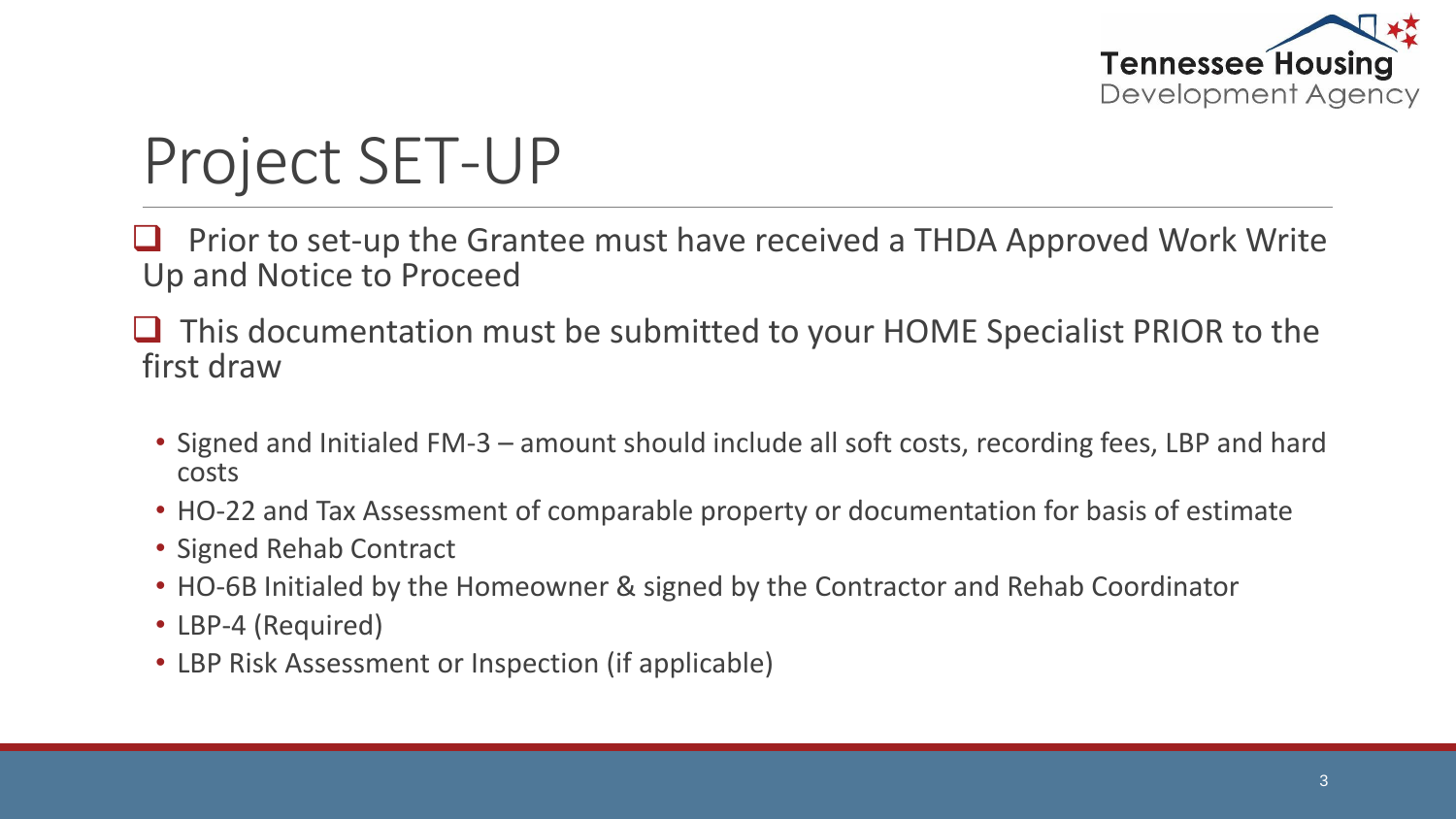

## Interim Draw Request

- $\Box$  FM-4 with 2 authorized signatures
- Invoices to support soft costs, LBP fees (if applicable)
- FM-5 certifying 60% project completion
- THDA Approved Change orders (if applicable)
- **THDA Approved Progress Review**
- LBP Inspection Report or Risk Assessment (if applicable)